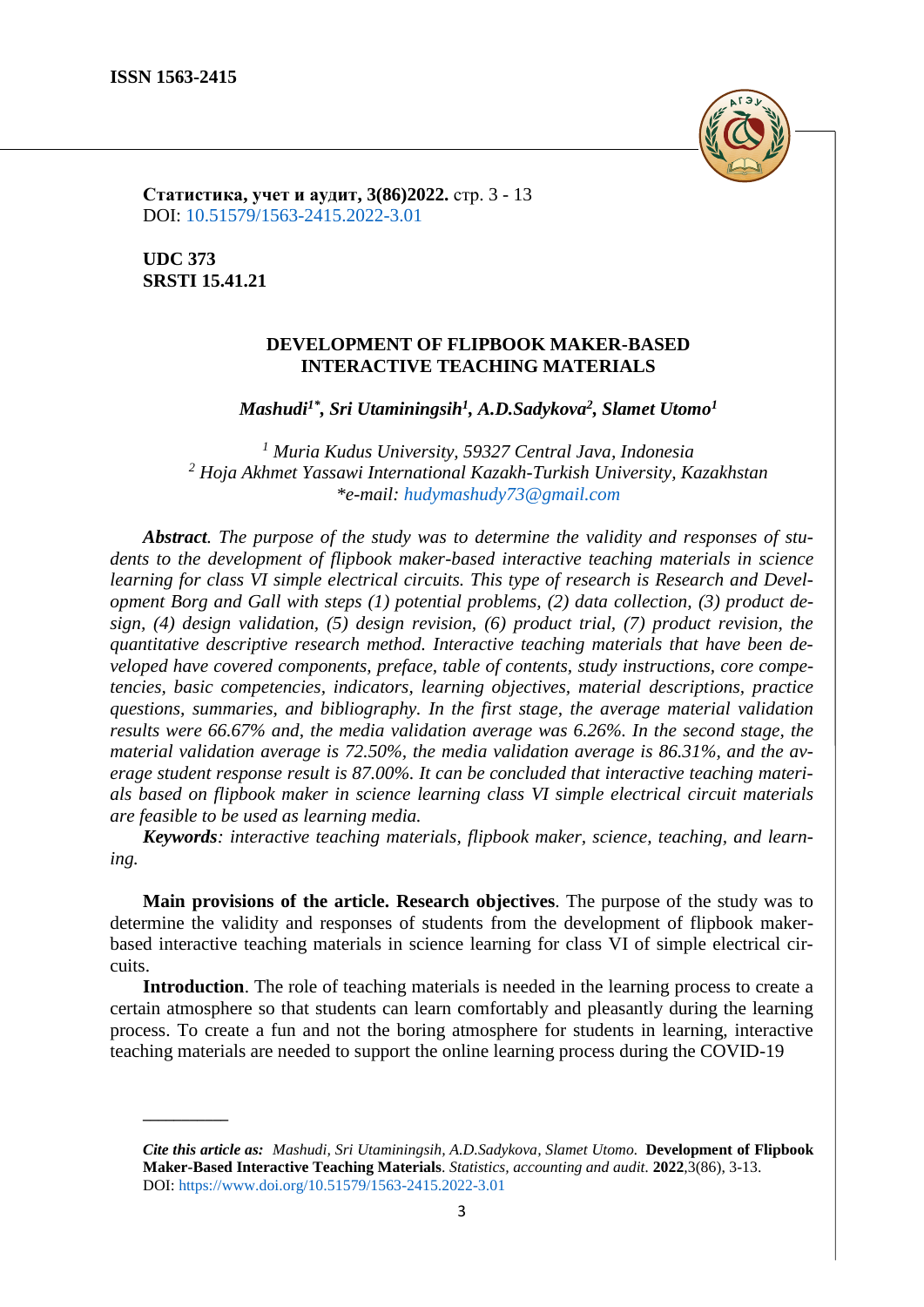

pandemic [1]. The use of interactive teaching materials is expected to help students in learning. The use of interactive teaching materials based on flipbook makers has not been widely used by teachers in the learning process, teachers do not take advantage of current technological developments. Based on observations made of grade VI students in 3 elementary schools in the Pangeran Diponegoro Demak cluster area, it was found that the teaching materials used were in the form of printed teaching materials [2]. Meanwhile, based on the questionnaire regarding the need for teaching materials, students want interactive teaching materials that can be accessed on smartphones because on average students are familiar with information technology and use it as a learning resource and information facility.

One way to provide interesting learning to students is with flipbook maker-based interactive teaching materials. Where the advantages of flipbook maker-based interactive teaching materials to be developed have the advantage that the results are in the form of links that can be shared with students via smartphones in which there is material supported by pictures, music, video quizzes that are interesting for students. With interactive teaching materials based on flipbook makers, it can encourage students to be more interested in learning and it will be fun. Especially during the current Covid-19 pandemic, the government recommends studying from home [3]. The development of science and technology can encourage changes, one of which is in the field of education, so the use of digital tools is needed in learning from home. The development of science and technology encourages changes that occur in people's lives, both relationships, perspectives, habits, economic, social, cultural and even educational levels [4].

Interactive media that can be used are flipbook maker-based interactive teaching materials. Flip book maker is a software that can be used to display teaching materials with electronic models. Making teaching materials can be done using software in the manufacture of multimedia-based learning media is expected to increase student's motivation to learn to understand teaching materials [5]. The use of flipbook maker-based interactive teaching materials or e-modules can increase the effectiveness, motivation, and understanding of students in learning [6]; [7]; [8].

Conceptual framework. The essence of science learning is to empower students to become scientists, make discoveries of natural phenomena, and find scientific products through scientific processes and attitudes. Scientific products are facts, concepts, generalizations, principles, theories and laws [9]. Science is the science of the physical world, and its impact will not only change the environment, but also change human perceptions of the problems faced in everyday life [10]. Science is the result of human activities obtained through certain ways, namely in an orderly, systematic, objective, methodical, and universally applicable way [11].

Researchers can conclude that science learning is student learning with the help of teachers who study the surrounding environment. The scope in addition to the surrounding environment, also includes humans and all life processes and the energy that surrounds them.

One of the innovations that can attract students' attention in the learning process is to use creative and innovative media [12]. One of the creative media is interactive teaching materials. Interactive teaching materials are not like printed or modeled teaching materials which can only passively control the user, users will participate in two-way action with the teaching materials they learn [13]. Modules are teaching materials that have stand-alone content and can be equipped with videos, images, animations, texts and quizzes [14]. The use of animation can increase students' attention and motivation to learn [15].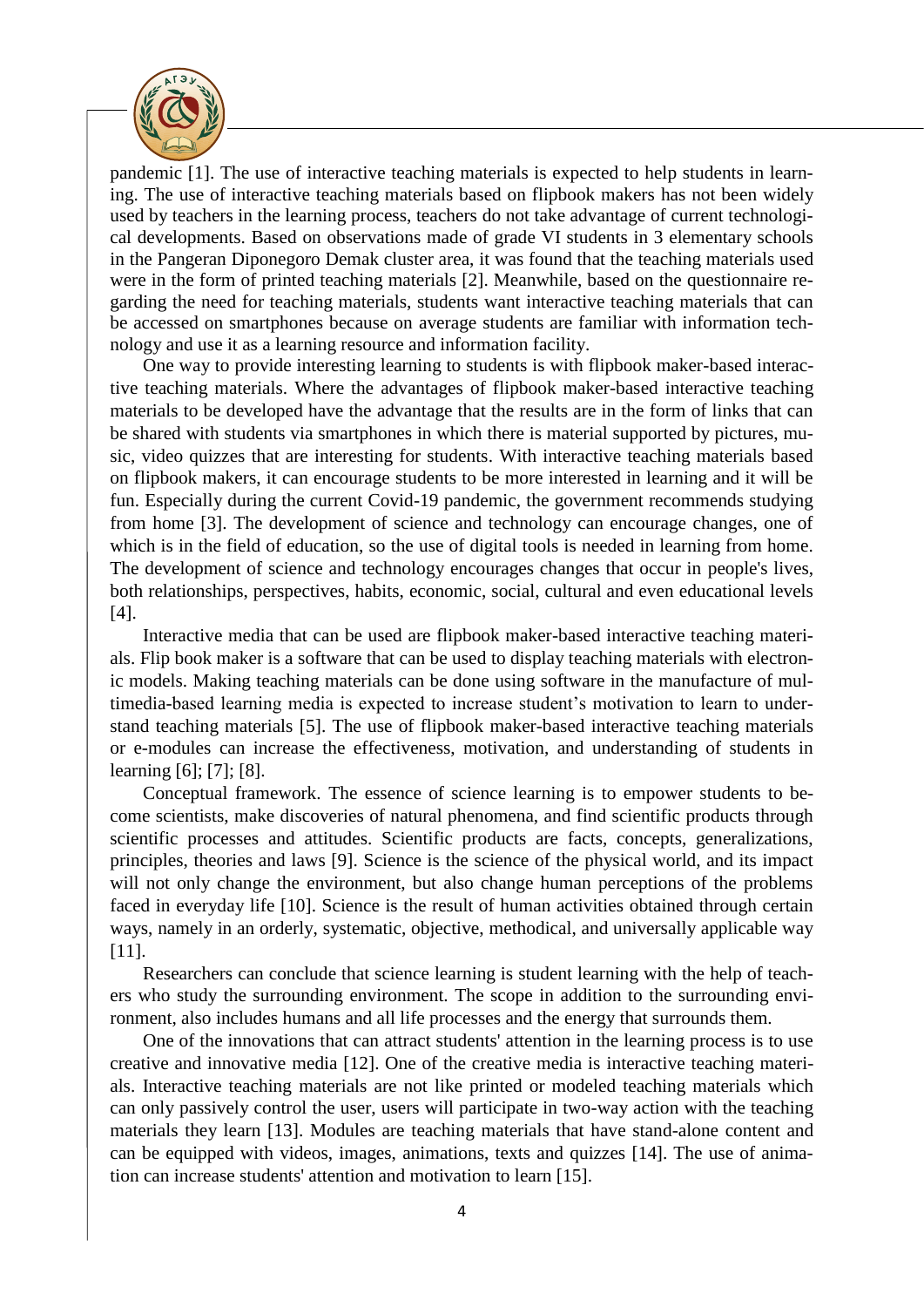

The teaching materials that will be developed in this research are e-modules or flipbook maker-based interactive teaching materials using a professional flip pdf application, which combines text, images, and other learning media, and presents them in digital format. which can be sent to students' smartphones using the links generated from the interactive teaching materials.

Flipbook maker is software that can be used to display electronic display modules. The software can be used to create multimedia-based learning media. Flipbook maker is software used to change the appearance of books or teaching materials into digital e-books in the form of flipbooks [5]. By using Flip Book Maker, students are more interested in learning because it has a more attractive appearance. Kvisoft Digital Book based flip book maker is a powerful software designed to convert PDF files into digital publications or digital books, this software can change the appearance of PDF files to make them look more like books. In addition, flipping machine-based digital books can also generate PDF files, such as magazines, digital magazines, flip books, company catalogs, digital catalogs, etc [16].

One of the developments of interactive learning media is Flip PDF Professional (Flip Builder). Flip Builder is an e-book maker software in the form of a flip book [17]; [18]. Flip builder has the advantage of being able to insert videos in PDFs so there is no need to open them in a separate place but directly into the PDF file [19].

## **Methodology**

**Research design.** This study uses a quantitative descriptive approach. The data sources are primary data from expert validators, teachers, and sixth grade elementary school students.

**Respondents of the study**. The population of this study was 95 grade VI students from 3 elementary schools in the City of Demak, Indonesia. The research is only at the stage of knowing the student's response to the resulting product. To conduct the research has been approved by the principals of the 3 elementary schools.

Sample how the table should be placed is as below. The data needed in this study is a feasibility assessment by an expert as well as student and teacher responses to flipbook makerbased interactive teaching in science learning for simple electrical circuits. Data collection techniques are in the form of questionnaires that will be given to experts and students. The instrument used for the expert is a written questionnaire sheet. The data collection technique carried out by giving a set of questions or written statements to respondents to answer is the meaning of a questionnaire [20]. Questionnaires can be administered directly or indirectly via the internet to respondents. Due to the Covid-19 pandemic, which made it impossible to collect students, the questionnaire was given via the google form link

The data analysis technique is based on the Likert scale score calculation. The use of the Likert scale to measure the attitudes, opinions, and views of a person or group about a social phenomenon [20]. The use of a scale of 1 to 5 where a score of 5 categories is very good, 4 categories is good, 3 categories is quite good, 2 categories is not good, and 1 category is not very good.

The assessment of interactive teaching materials based on flipbook makers in science learning on simple electrical circuits in this study has a minimum score of 4 with a good category. If the average value of the material expert and media expert is in good category, then the development product is adequate to use. If the test results of educators and students are also good, then the product developed is feasible to use.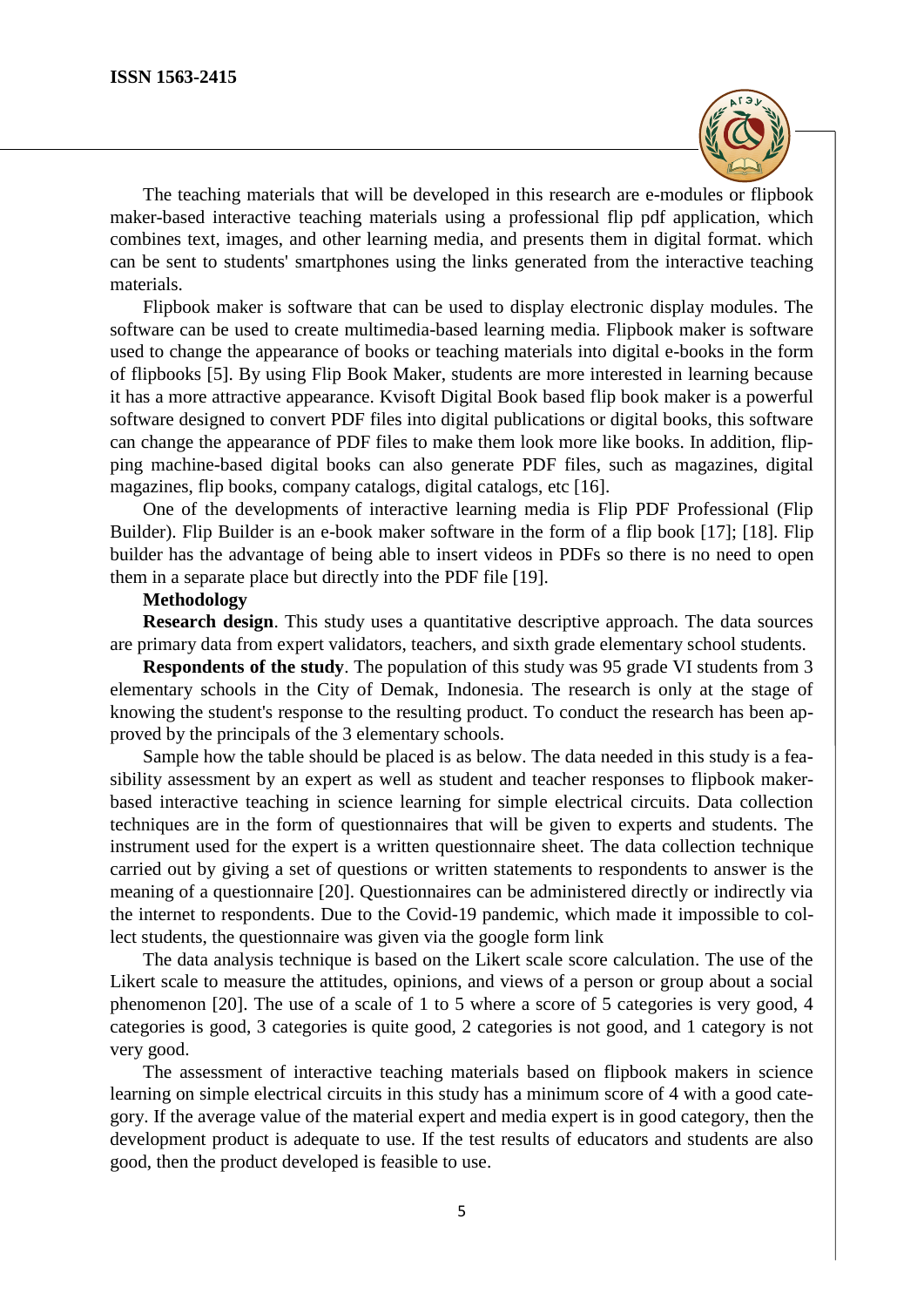

Table 1. Evaluation Score

| Score | Category      |
|-------|---------------|
|       | Very Good     |
|       | Good          |
|       | Quite Good    |
|       | Not Good      |
|       | Not Very Good |

Table 2. Interval Score

| Score Interval | Category      |
|----------------|---------------|
| $81\% - 100\%$ | Very Good     |
| $61\% - 80\%$  | Good          |
| $41\% - 60\%$  | Quite Good    |
| $21\% - 40\%$  | Not Good      |
| $0\% - 20\%$   | Not Very Good |

**Findings and discussion**. In order to test the feasibility of flipbook maker-based interactive teaching materials in science learning for class VI semester 1 of simple electrical circuit material, expert validation was carried out in terms of material and media aspects. Validation was carried out on February 2, 2021 by providing an assessment through a questionnaire. The questionnaire for the material expert assessment has 24 statement items consisting of 3 assessment aspects, namely presentation, content, and language. Media expert assessment has 19 statement items consisting of 4 aspects, namely visual appearance, use of letters, physical criteria and interactivity, and ease of use. a minimum of 1 and a maximum score of 5. The score for each statement item is 5 with a very good category, 4 in a good category, 3 in a fairly good category, 2 in a poor category, and 1 in a not very good category.

The results of the validation of material experts and media experts on interactive teaching materials in science learning simple electrical circuit materials are carried out in 2 stages, can be seen in Table 3 and Table 4.

|                    |              |          | <b>Material Expert Validation Result</b> |  |  |
|--------------------|--------------|----------|------------------------------------------|--|--|
| N <sub>o</sub>     | Aspect       | Stagee I | Stage II                                 |  |  |
|                    | Presentation | 16       | 17                                       |  |  |
| $\overline{2}$     | Contens      | 32       | 36                                       |  |  |
| 3                  | Language     | 32       | 34                                       |  |  |
| <b>Total Score</b> |              | 80       | 87                                       |  |  |
|                    | Max Score    | 120      | 120                                      |  |  |
| Presentage         |              | 66,67%   | 72,50%                                   |  |  |
| Criteria           |              | Good     | Good                                     |  |  |

Based on table 3 of the assessment stage I validation of material experts, the average rating obtained a percentage of 66.67% with good criteria. The percentage of the material expert validation assessment phase II experienced an increase in the average assessment results obtaining a percentage of 72.5% with good criteria.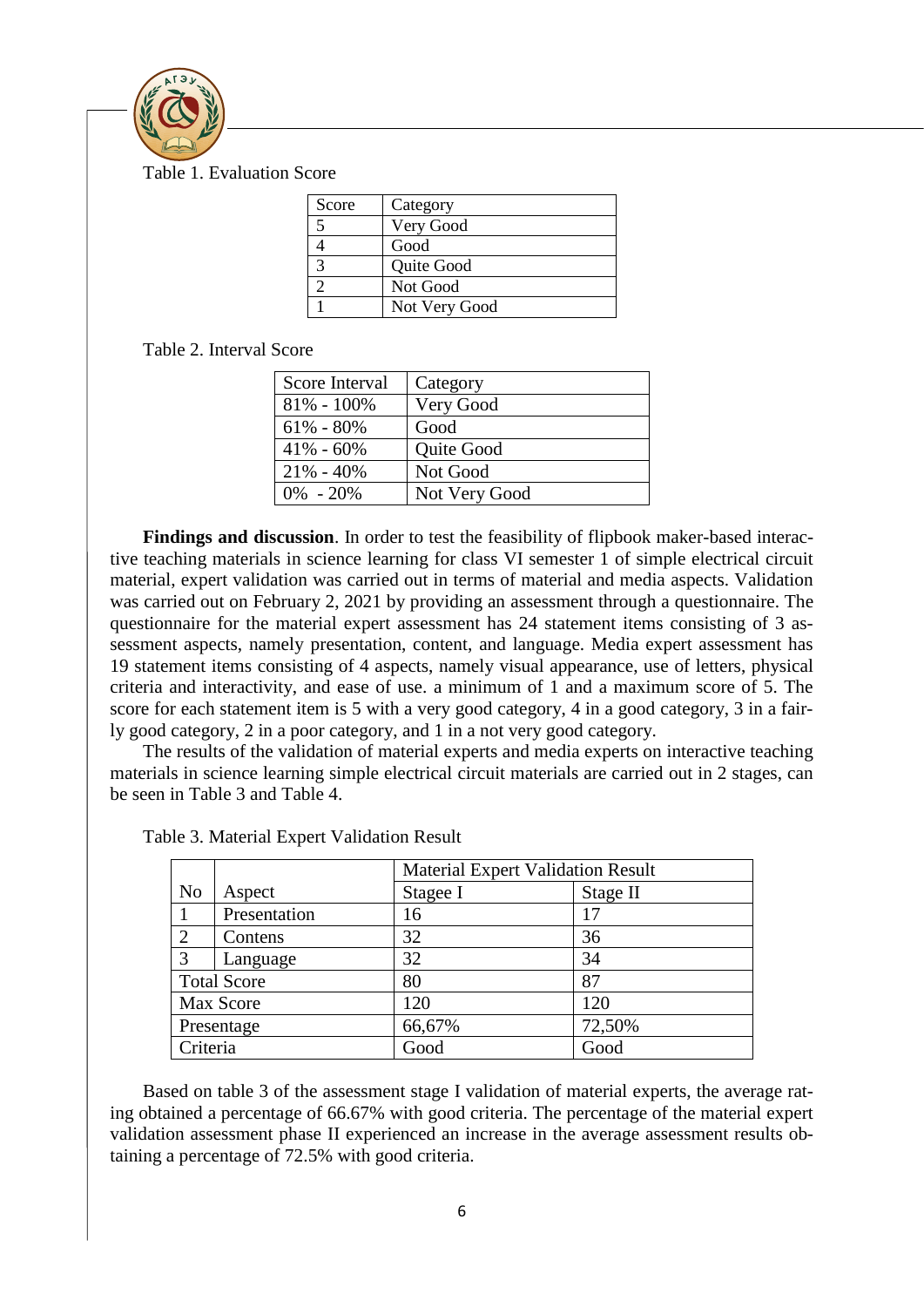

Good research design can increase effectiveness in learning. The results of Nopriyanti's research [21], show that the Professional 3D Pageflip-based electronic module product on technical drawings is feasible to use, the quality of this electronic module product is very good, the assessment of media experts and material experts from the aspect of display is 85 very good categories, learning aspects are 51 good categories and aspects 54 good categories of material, while the results of the students' assessment of the usage test on the display aspect of 956 very good categories and on the content aspect of 847 very good categories. The research and development subjects are product technology experts, material experts, and students. Likewise, the results of Isnaeni's research [22], show an average of 95.4% product technology expert validation, 97% material expert validation, and 91.6% student validation. E-module is effectively used in learning activities in the classroom as indicated by the normalized gain test  $> 0.7$  of 0.75. While the research results of Seruni et al. [23], shows that the e-modules made have good interpretations from material, language, and media experts with a percentage of 83.35% to 85.00%. The results of field trials also get a good interpretation with a percentage of 84.39%. It can be concluded that the electronic module has a good category and received a positive response from students and lecturers.

|                    |                             | Media Expert Validation Result |           |
|--------------------|-----------------------------|--------------------------------|-----------|
| N <sub>0</sub>     | Aspect                      | Stage I                        | Stage II  |
| -1                 | <b>Visual Display</b>       | 22                             | 30        |
| 2                  | Use of Letters              | 15                             | 15        |
| $\overline{3}$     | Physical<br>Criteria<br>and | 17                             | 29        |
|                    | Interctivity                |                                |           |
| $\overline{4}$     | Ease of Use                 | 8                              | 8         |
| <b>Total Score</b> |                             | 62                             | 82        |
| Max Score          |                             | 95                             | 95        |
| Presentage         |                             | 62,26%                         | 86,31%    |
| Criteria           |                             | Good                           | Very Good |

Table 4. Media Expert Validation Result

Based on Table 4, the assessment of the first stage of media expert validation, the average assessment obtained a percentage of 62.26% with good criteria. The percentage of media expert validation assessment stage II experienced an increase in the average score of 86.31% with very good criteria."It's like the results Ibrahim [24], shows that the value of the feasibility of linguists both ie 3:00, media experts excellent ie 3:53, feasibility value ahlii material 3:25 very decent, small group trial responses of learners 3:15, large-scale testing 3.00, the desminate level trial is 3.40, and the test to educators is very interesting with a score of 3.86, this shows that the interactive teaching materials produced in the study are considered feasible to use.

From the results of expert validation, it can be concluded that interactive teaching materials based on flipbook maker in science learning simple electrical circuits are good in terms of materials and media.

In validation, the expert gets some suggestions and input from the validator which is used for improvement, including material expert advice for adding images according to daily life. Student responses are strongly influenced by the presence of pictures or photos so that they can motivate students to learn [25]. Meanwhile, media expert advice is in the form of a com-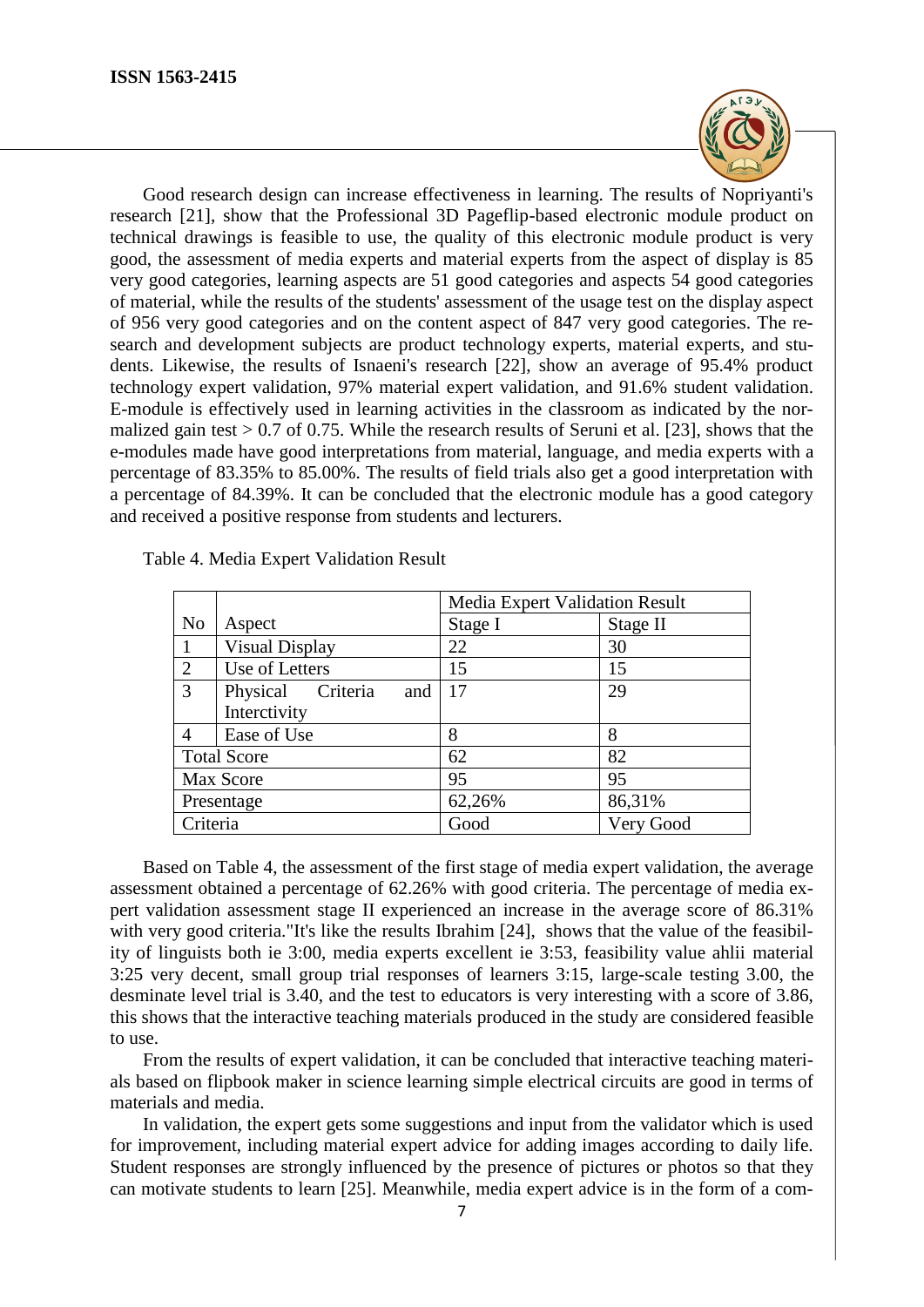

bination of media with the addition of video and other interactive media. Adding videos in interactive digital teaching materials will make students more interested in learning.

From the explanation above, it can be concluded that interactive teaching materials based on a flipbook maker in science learning simple electrical circuit materials are suitable for use in learning.

Student responses were obtained from questionnaires distributed via google form. Questionnaires were distributed to sixth graders in 3 elementary schools, namely Public Primary School number 9 Bintoro, Public Primary School number 14 Bintoro, and Public Primary School number 1 Kadilangu, Demak with a total of 95 students. In the student response questionnaire there are 14 statement items from 3 aspects, namely attractiveness, presentation, and convenience. with a minimum score of 1 and a maximum score of 5. The score for each statement item is 5 with very good criteria, 4 with good criteria, 3 with fairly good criteria, 2 with not good criteria, and 1 with not very good criteria.

The following table shows the results of the questionnaire student's responses to interactive teaching materials based on flipbook maker in science learning class VI simple electrical circuits.

|                       |                | <b>Student Response Score</b> |           |           |
|-----------------------|----------------|-------------------------------|-----------|-----------|
| N <sub>0</sub>        | Aspect         | School 1                      | School 2  | School 3  |
| 1                     | Attractiveness | 1.330                         | 484       | 1.064     |
| $\mathcal{D}_{\cdot}$ | Presenntation  | 1.172                         | 425       | 880       |
| 3                     | Ease of Use    | 192                           | 70        | 167       |
| <b>Total Score</b>    |                | 2.694                         | 979       | 2.111     |
| Max Score             |                | 3.080                         | 1.120     | 2.450     |
| Presentage            |                | 87,47%                        | 87,47%    | 86,16%    |
| Criteria              |                | Very Good                     | Very Good | Very Good |

Table 5. Student Response Result

Table 5 data on student responses from Public Primary School number 14 Bintoro Demak obtained a percentage of 87.41%, Public Primary School number 9 Bintoro obtained a percentage of 87.47%, and Public Primary School number 1 Kadilangu obtained a percentage of 86.16% with an average percentage of the three schools of 87.00%, then the interpretation criteria achieved are very good, then the flipbook maker-based interactive teaching materials in science learning grade 6 simple electrical circuit materials have met the attractiveness criteria that are feasible and can be used.

Based on the results of student responses, it can be concluded that interactive teaching materials are based on flip book makers whose results are in the form of links that can be used for distance learning and the results are very interesting. The use of interactive teaching materials or e-modules is very good for use in learning [26]; [27].

The ability of teachers to manage learning using interactive teaching materials based on flipbook maker greatly influences learning outcomes. Teachers play an important role in learning because the quality of teachers still plays a key role [28]. According to Hesty's opinion in Puspita [9], that learning success is influenced by factors including teacher quality, student characteristics, availability of facilities and infrastructure and environmental factors. The need for interactive teaching materials is needed by students. Skills training outcomes can be improved, with the introduction of interactive teaching materials without increasing teacher time and improving performance. The performance of skills that have been prepared by stu-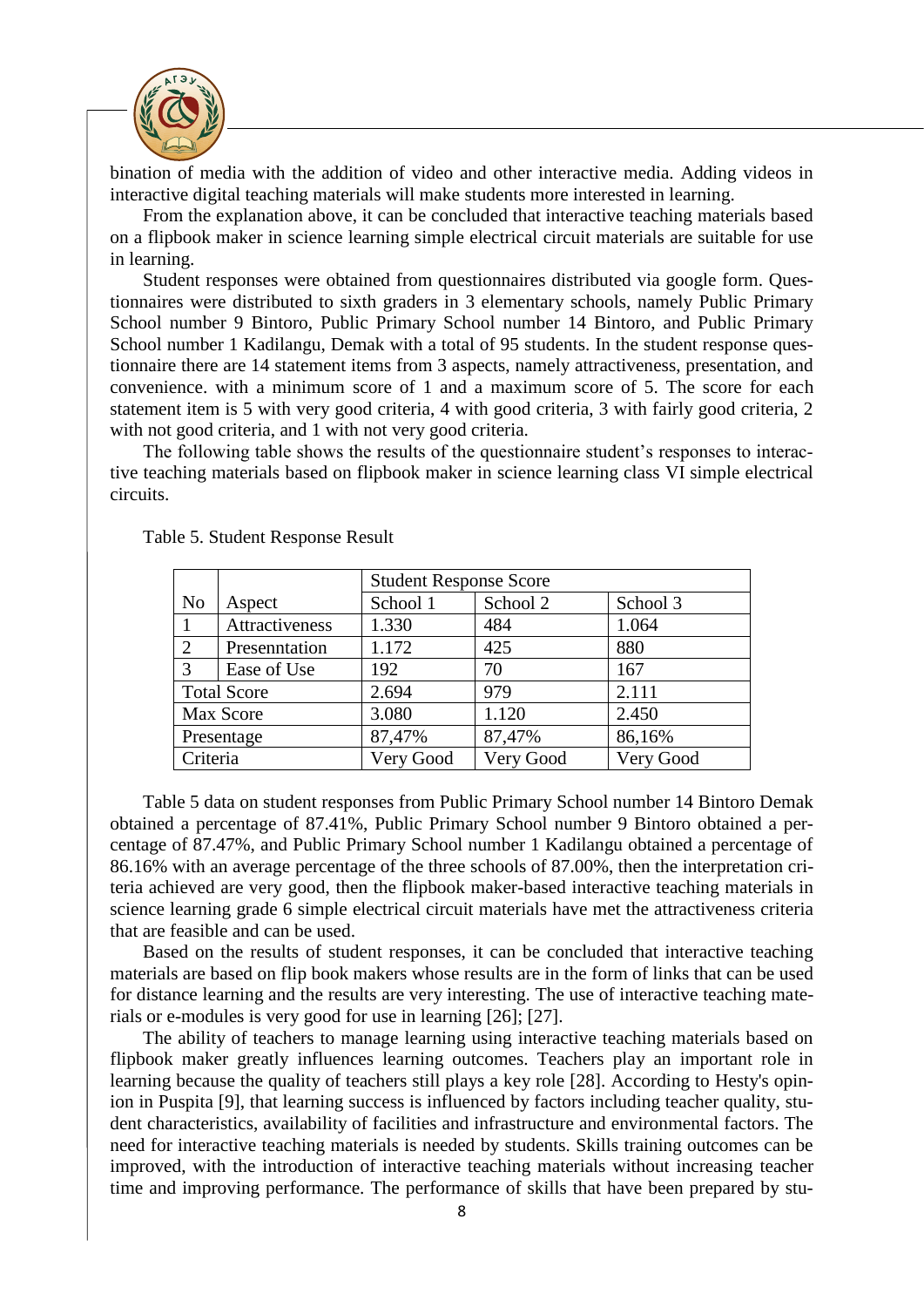

dents with interactive teaching materials is significantly higher than the preparation of textbased teaching materials, both between groups and within groups [30], [31], [32].

**Conclusions and Recommendations**. In this research It was concluded that the development of flipbook maker-based interactive teaching materials on simple electrical circuit materials whose development was in accordance with 6th grade learning materials for science lessons. The response of students' interest in interactive teaching materials in 3 schools received very interesting criteria and the product was suitable for use in learning. In addition, there is a need for improvements to produce higher quality products and can be further developed for other learning. It is hoped that it can be continued until the effectiveness test is carried out to determine the level of effectiveness of the developed product.

## **References**

1 Anuar, S., Nizar, N., & Ismail, M. A. (2021). The Impact of Using Augmented Reality as Teaching Material on Students' Motivation. Asian Journal of Vocational Education And Humanities, 2(1), 1-8.<https://doi.org/10.53797/ajvah.v2i1.1.2021>

2 Dewinta, A., Nur, F., Sri, S., Imaniar, P., & Tahira, A. Z. (2021). Development of Teaching Material Local Wisdom-Based" Pati" in Elementary School. Asian Pendidikan, 1(2), 59-64.

3 Sri Mulyani, Santoso, Madjdi, A. H., Lovika, A. R., & Gung, Y. T. (2021). The Design of Development of Context and Creativity Based Teaching Materials to Improve Scientific Literacy for Grade V Elementary School Students. Asian Pendidikan, 1(2), 31-36. https://doi.org/10.53797/aspen.v1i2.5.2021

4 Ratnasari, Y. (2020). Pengembangan Media Pembelajaran Tematik Integratif Dengan Pendekatan Scientifik Berbasis Budaya Lokal Masyarakat Kabupaten Pati. [Development of Integrative Thematic Learning Media With a Scientific Approach Based on the Local Culture of the Pati Regency Community].

5 Sugianto, D., Abdullah, A. G., Elvyanti, S., & Muladi, Y. (2013). Modul Virtual: Multimedia Flipbook Dasar Teknik Digital. [Virtual Module: Multimedia Flipbook Basic Digital Engineering]. Invotec, 9(2), 101–116.

6 Musafanah, H. J. S. Q. (2017). Pengembangan Media Koran Melalui Flipbook Berupa E-Book Pada Materi IPA. Elementary School. [Newspaper Media Development Through Flipbooks in the Form of E-Books on Science Materials. Elementary School]. Jurnal Pendidikan Dan Pembelajaran Ke-SD-an, 4(2).

7 Watin, E., & Kustijono, R. (2017). Efektivitas Penggunaan E-Book Dengan Flip Pdf Professional Untuk Melatihkan Keterampilan Proses Sains. [Effective Use of E-Books With Flip Pdf Professional To Practice Science Process Skills]. Prosiding Seminar Nasional Fisika (Snf), 1, 124–129.

8 Yelianti, U., Muswita, M., & Sanjaya, M. E. (2018). Development of Electronic Learning Media Based 3D Page flip on Subject Matter of Photosynthesis in Plant Physiology Course. Biodik, 4(2), 121-134.

9 Subali, B., Subali, B., & Mariyam, S. (2013). Pengembangan Kreativitas Keterampilan Proses Sains Dalam Aspek Kehidupan Organisme Pada Mata Pelajaran IPA SD. [Development of Creativity in Science Process Skills in Aspects of Organism Life in Elementary Science Subjects]. Cakrawala Pendidikan.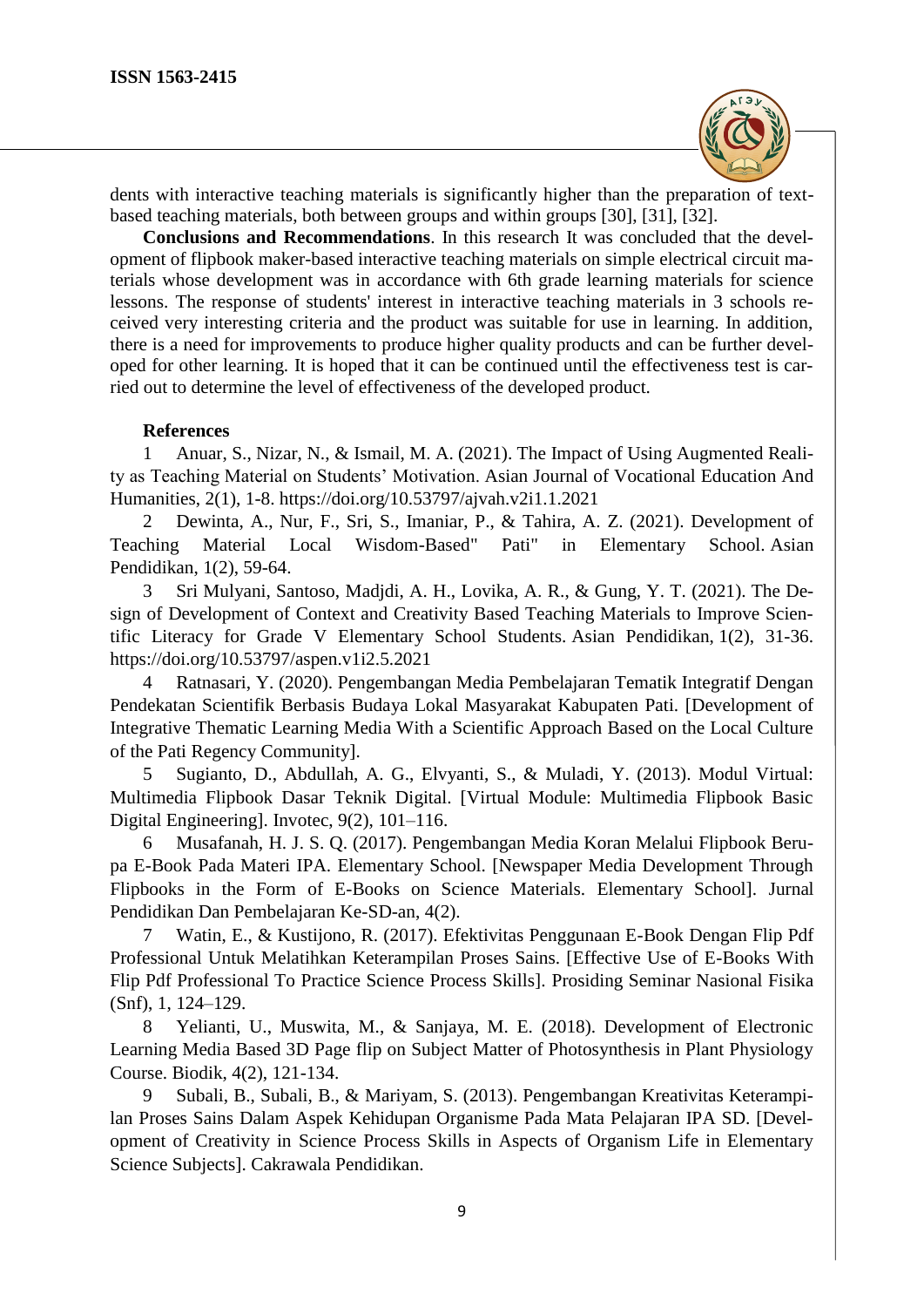

10 Hifni, M., & Turnip, B. (2015). Efek Model Pembelajaran Inquiry Training Menggunakan Media Macromedia Flash Terhadap Keterampilan Proses Sains Dan Kemampuan Berpikir Logis. [Effects of Inquiry Training Learning Model Using Macromedia Flash on Science Process Skills and Logical Thinking Ability]. Jurnal Pendidikan Fisika, 4(1), 9- 16.

11 Setiawan, M., Lumenta, A. S. M., & Tulenan, V. (2017). Aplikasi Pembelajaran Interaktif Berbasis Multimedia Untuk Sekolah Dasar (Studi Kasus: SD Negeri I Bitung, Kelas VI). [Multimedia-Based Interactive Learning Application for Elementary School (Case Study: SD Negeri I Bitung, Class VI)]. Jurnal Teknik Elektro Dan Komputer, 6(4), 194–204.

12 Utaminingsih, Sri, Agustini, F., & KHB, M. A. (2019). Pengembangan Media Scrap Book Tema 4 Berbagai Pekerjaan Subtema 3 Pekerjaan Orang Tuaku. [Scrap Book Media Development Theme 4 Various Jobs Sub-theme 3 My Parents Job]. Jurnal Penelitian Dan Pengembangan Pendidikan, 3(2), 64–70.

13 Prastowo, A. (2015). Panduan Kreatif Membuat Bahan Ajar Inovativ. [Creative Guide to Making Innovative Teaching Materials]. Diva Pers.

14 Nugent, G., Kohmetscher, A., Namuth-Covert, D., Guretzky, J., Murphy, P., & Lee, D. (2015, October). Learning from online modules in diverse instructional contexts. In E-Learn: World Conference on E-Learning in Corporate, Government, Healthcare, and Higher Education (pp. 872-877). Association for the Advancement of Computing in Education (AACE).

15 Gambari, A. I., Falode, C. O. &, & Adegbenro, D. A. (2014). Effectiveness of Computer Animation And Geometrical Instructional Model On Mathematics Achievement And Retention Among Junior Secondary School Students. European Journal Of Science And Mathematics Education, 2(2), 127.

16 Mulyaningsih, N. N., & Saraswati, D. L. (2017). Penerapan Media Pembelajaran Digital Book Dengan Kvisoft Flipbook Maker. [Application of Digital Book Learning Media With Kvisoft Flipbook Maker]. Jurnal Pendidikan Fisika, 5(1), 25–32.

17 Hidayatullah, M. S., & Rakhmawati, L. (2016). Pengembangan media pembelajaran berbasis flip book maker pada mata pelajaran elektronika dasar di SMK Negeri 1 Sampang. [Development of flip book maker-based learning media in basic electronics subjects at SMK Negeri 1 Sampang]. Jurnal Pendidikan Teknik Elektro, 5(1).

18 Mulyadi, D. U., & Wahyuni, S. (2016). Pengembangan media flash flipbook untuk meningkatkan keterampilan berfikir kreatif siswa dalam pembelajaran IPA di SMP. [Development of flipbook flash media to improve students' creative thinking skills in science learning in junior high school]. Jurnal Pembelajaran Fisika, 4(4), 296-301.

19 Hardiansyah, D. (2016). Pengembangan Media Flash Flipbook Dalam Pembelajaran Perakitan Komputer Untuk Meningkatkan Hasil Belajar Siswa Kelas X TKJ SMK Negeri 7 Surabaya. [Development of Flash Flipbook Media in Computer Assembly Learning to Improve Student Learning Outcomes of Class X TKJ SMK Negeri 7 Surabaya]. It-Edu: Jurnal Information Technology And Education, 1(02).

20 Sugiyono. (2017). Metode Penelitian Pendidikan Pendekatan Kuantitatif, Kualitatif dan R&D. [Educational Research Methods Quantitative, Qualitative and R&D Approaches]. Alfabet.

21 Nopriyanti, N. (2018). Pengembangan Modul Elektronik Berbasis 3D Pageflip Professional Mata Kuliah Gambar Teknik Di Program Studi Pendidikan Teknik Mesin. [Devel-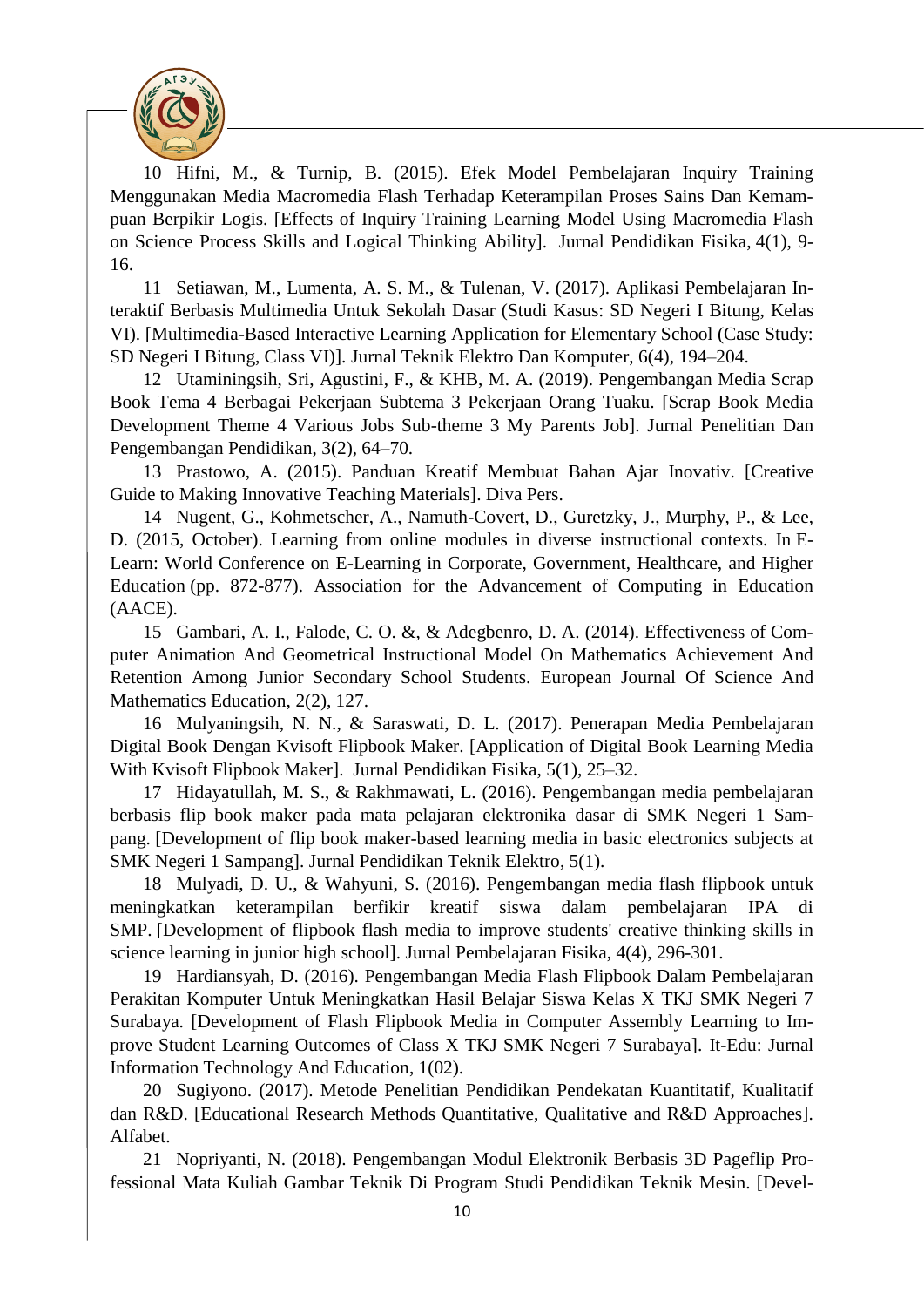

opment of 3D-Based Electronic Module Pageflip Professional Engineering Drawing Course in Mechanical Engineering Education Study Program]. Jurnal Dinamika Vokasional Teknik Mesin, 3(1), 64–75.

22 Isnaeni, I. (2018). Pengembangan E-Module Kearsipan Berbasis Flipbook Dengan Model Pembelajaran Discovery Learning Untuk Meningkatkan Hasil Belajar Peserta Didik (Studi Pada Siswa Kelas X Manajemen Perkantoran Di Smk Negeri 1 Boyolangu, Tulungaung). [Flipbook-Based Archival E-Module Development With Discovery Learning Model To Improve Student Learning Outcomes (Study of Class X Office Management Students at Smk Negeri 1 Boyolangu, Tulungaung)]. SKRIPSI Jurusan Manajemen-Fakultas Ekonomi UM.

23 Seruni, R., Munawaroh, S., Kurniadewi, F., & Nurjayadi, M. (2019). Pengembangan modul elektronik (e-module) biokimia pada materi metabolisme lipid menggunakan Flip PDF Professional. [Development of biochemical electronic modules (e-modules) on lipid metabolism materials using Flip PDF Professional]. Jurnal Tadris Kimiya, 4(1), 48-56.

24 Ibrahim, S. E. (2019). The new Arab social order: A study of the social impact of oil wealth. Routledge.

25 Rafikayuni, R., Aryati, E., & Marlina, R. (2017). Pengembangan LKS Berbasis Predict Observe Explanation Pada Submateri Keanekaragaman Hayati Kelas X. [Development of LKS Based on Predict Observe Explanation in Class X Biodiversity Submaterial]. Jurnal Pendidikan Dan Pembelajaran Khatulistiwa, 6(11).

26 Himmah, E. F. I. (2019). Pengembangan E-Modul Menggunakan Flip Pdf Professional Pada Materi Suhu Dan Kalor [E-Module Development Using Flip Pdf Professional on Temperature and Heat Materials]. (Doctoral dissertation, UIN Raden Intan Lampung).

27 Suryanovika, C. (2019). Google Forms: An Assessment Tool Accommodating The Generation-Z Students Learning Needs. E-Structural (English Studies On Translation, Culture, Literature, And Linguistics), 2(02), 140–152.

28 Utaminingsih, S. (2019). Model Konseptual Pembinaan Guru SD Pasca Sertifikasi Berbasis Kompetensi. [Conceptual Model of Elementary School Teacher Development Post Competency-Based Certification].

29 Puspita, H. J. (2016). Implementasi Pembelajaran Tematik Terpadu Pada Kelas VB SD Negeri Tegalrejo 1 Yogyakarta. [Implementation of Integrated Thematic Learning in Class VB SD Negeri Tegalrejo 1 Yogyakarta]. Aasic Education.

30 Kassymova, G.K.; Vafazov, F.R.; Pertiwi, F.D.; Akhmetova, A.I.; Begimbetova, G.A. (2021). Upgrading Quality of Learning with E-Learning System. Challenges of Science. Issue IV, 2021, pp. 26-34. https://doi.org/10.31643/2021.04

31 Pratama H, Azman MNA, Zakaria NA, Khairudin M. The effectiveness of the kit portable PLC on electrical motors course among vocational school students in Aceh, Indonesia. Kompleksnoe Ispol'zovanie Mineral'nogo Syr'a = Complex Use of Mineral Resources. 2022;320(1): 75-87.<https://doi.org/10.31643/2022/6445.09>

32 Kwant, K. J., Custers, E. J. F. M., Jongen-Hermus, F. J., & Kluijtmans, M. (2015). Preparation By Mandatory E-Modules Improves Learning Of Practical Skills: A Quasi-Experimental Comparison Of Skill Examination Results. BMC Medical Education, 15(1).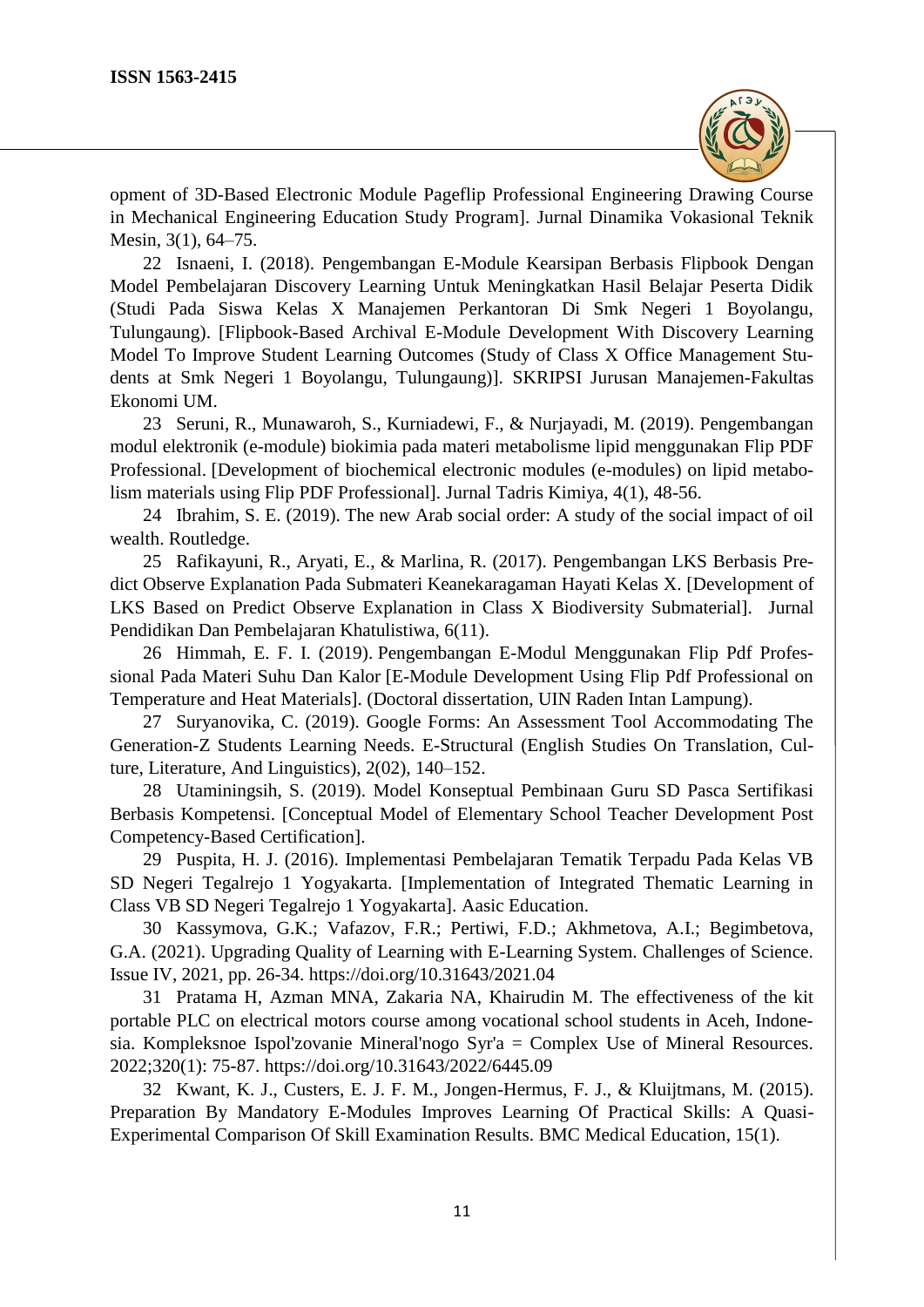

# **FLIPBOOK MAKER НЕГІЗІНДЕГІ ИНТЕРАКТИВТІ ОҚУ МАТЕРИАЛДАРЫН ӘЗІРЛЕУ**

*Машуди<sup>1</sup> , Шри Утаминингсих<sup>1</sup> , А.Д. Садыкова<sup>2</sup> , Сламет Утомо<sup>1</sup>*

*<sup>1</sup>Мурия Кудус университеті, 59327 Орталық Ява, Индонезия <sup>2</sup>Қ.А. Ясауи атындағы Халықаралық қазақ-түрік университеті, Қазақстан*

*Түйін. Бұл зерттеудің мақсаты: жаратылыстану пәндерін оқытуда Flipbook негізіндегі интерактивті оқу материалдарын әзірлеу барысында оқушылардың жауаптарының дұрыстығын анықтау. Зерттеудің бұл түрі (1) ықтималды қиындықтар, (2) деректерді жинау, (3) өнімді жобалау, (4) дизайнды тексеру, (5) дизайнды қайта қарау, (6) өнімді сынақтан өткізу, 7) өнімді қайта қарау, сандық сипаттамалық зерттеу әдісі. Әзірленген интерактивті оқу материалдарында мұқаба, кіріспе, мазмұны, оқу нұсқаулары, негізгі құзыреттіліктер, көрсеткіштер, оқу мақсаттары, материалды сипаттау, практикалық сұрақтар, қысқаша мазмұны және библиографиясы бар. Бірінші кезеңде материалдың валидтілігі бойынша орташа нәтижелері 66,67%, БАҚ орташа валидтілігі 6,26% құрады. Екінші кезеңде материалды тексерудің орташа көрсеткіші – 72,50%, медиа валидтіліктің орташа көрсеткіші – 86,31%, студенттердің орташа жауап нәтижесі – 87,00%.*

*Түйін сөздер: интерактивті оқу материалдары, Flipbook, ғылым, оқыту және үйрену.*

# **РАЗРАБОТКА ИНТЕРАКТИВНЫХ УЧЕБНЫХ МАТЕРИАЛОВ НА ОСНОВЕ FLIPBOOK MAKER**

*Машуди<sup>1</sup>\*, Шри Утаминингсих<sup>1</sup> , А.Д. Садыкова<sup>2</sup> , Сламет Утомо<sup>1</sup>*

*<sup>1</sup> Университет Муриа Кудус, 59327 Центральная Ява, Индонезия <sup>2</sup> Международный казахско-турецкий университет имени К.А.Ясави, Казахстан*

*Аннотация. Цель исследования состояла в том, чтобы определить достоверность и реакцию учащихся на разработку интерактивных учебных материалов на основе Flipbook в изучении естественных наук. Этот тип исследования называется «Исследования и разработки Борга и Галла» с этапами (1) потенциальные проблемы, (2) сбор данных, (3) дизайн продукта, (4) проверка дизайна, (5) пересмотр дизайна, (6) испытание продукта, (7) ревизия продукта, количественный описательный метод исследования. Интерактивные учебные материалы, которые были разработаны, включают компоненты покрытия, предисловие, оглавление, учебные инструкции, основные компетенции, индикаторы, цели обучения, описания материалов, практические вопросы, резюме и библиографию. На первом этапе средние результаты валидации материалов составили 66,67 %, средние валидации носителей — 6,26 %. На втором этапе средний уровень проверки материалов составляет 72,50%, средний уровень проверки средств массовой информации составляет 86,31%, а средние результаты ответов учащихся составляют 87,00%. Можно сделать вывод, что интерактивные учебные материалы, основанные на создании Flipbook, в VI классе естественных наук, материалы простых электрических схем можно использовать в качестве средств обучения.*